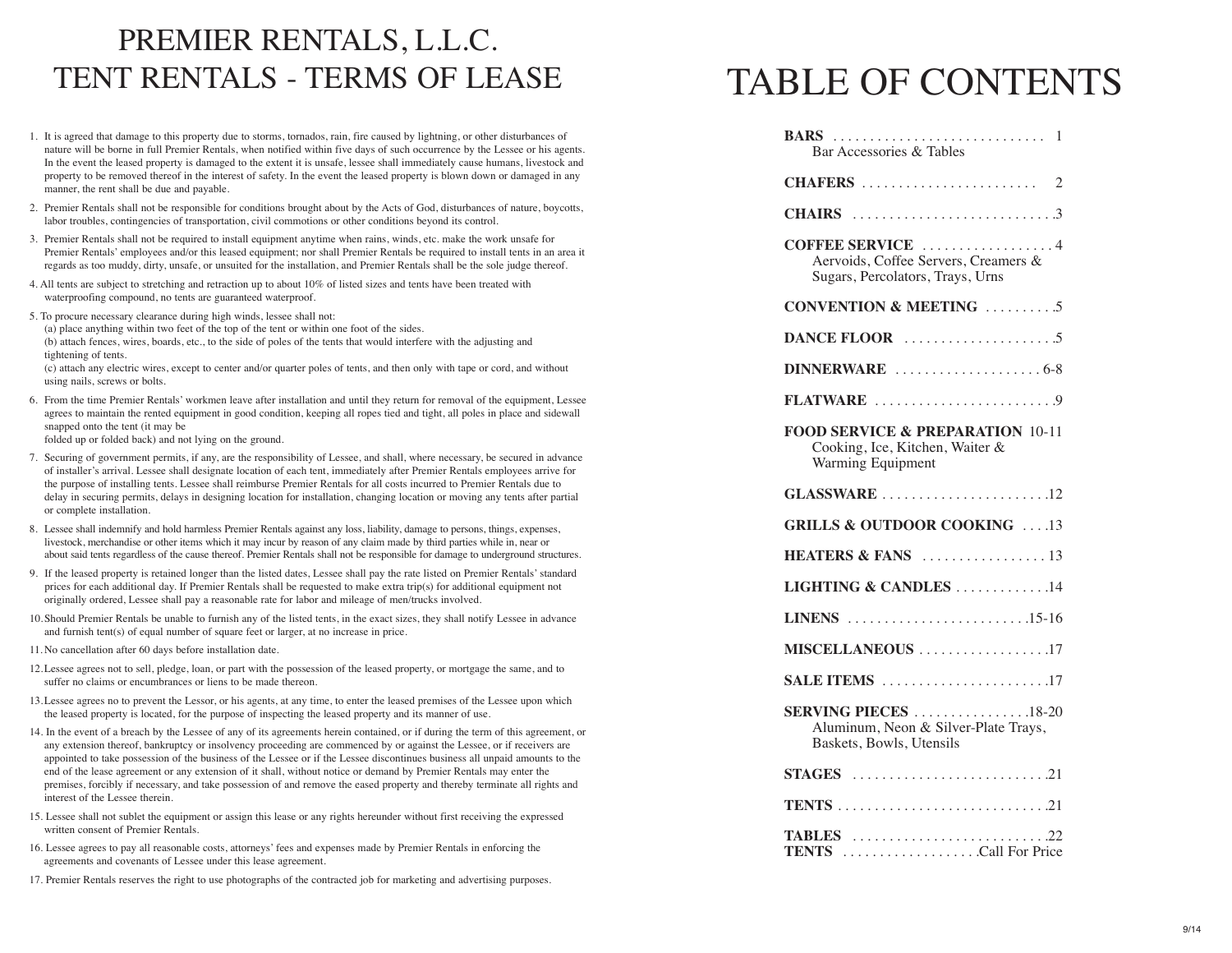# BARS

### **SERPENTINE FORMAL BAR**

| 4'i.d. x 9'o.d. x 42"h Call for Prices |  |  |  |  |  |  |  |  |  |  |  |  |  |
|----------------------------------------|--|--|--|--|--|--|--|--|--|--|--|--|--|

#### **OBLONG FORMAL BAR**

#### **SERPENTINE FLAT TOP BAR**

| $4'i.d. x 9' o.d. x 42'' h \dots \dots \dots \dots \dots \dots$ . Call for Prices |  |
|-----------------------------------------------------------------------------------|--|

#### **OBLONG FLAT TOP BAR**

| $6'$ x 30" x 42" h $\ldots$ $\ldots$ $\ldots$ $\ldots$ $\ldots$ $\ldots$ $\ldots$ $\ldots$ $\ldots$ $\ldots$ $\ldots$ $\ldots$ $\ldots$ $\ldots$ $\ldots$ $\ldots$ $\ldots$ $\ldots$ |  |
|--------------------------------------------------------------------------------------------------------------------------------------------------------------------------------------|--|
| $8'$ x 30" x 42"h Call for Prices                                                                                                                                                    |  |

*Formal and flat top bars include cloth, skirt and back bar w/ cloth only. Oblong back bar uses same size table as front. Serpentine back bars: small uses 4' x 30" table; large uses 6' x 30" table.*

#### **MISCELLANEOUS**

|--|--|

#### **ACCESSORIES**

| Champagne / Wine Cooler, 1 Bottle, Silver-Plate 11.60         |  |
|---------------------------------------------------------------|--|
| Champagne / Wine Cooler, 3 Bottle, Silver-Plate 23.40         |  |
|                                                               |  |
|                                                               |  |
|                                                               |  |
|                                                               |  |
|                                                               |  |
|                                                               |  |
|                                                               |  |
|                                                               |  |
| Lexan Lucite Tub, $18''w \times 26''1 \times 9''d \dots$ 3.50 |  |
| Lexan Lucite Tub, 18"w x 26"l x 15"d 4.65                     |  |
|                                                               |  |
|                                                               |  |
|                                                               |  |
|                                                               |  |
|                                                               |  |

# LIABILITY RELEASE

**Indemnification:** Lessee assumes liability for, and shall indemnify, defend and hold harmless lessor, its agents, employees, officers, directors, successors, and assigns from and against, any and all liabilities, obligations, losses, demands, damages, injuries (including, but not limited to, bodily injury, illness and death), claims, penalties, suits, actions costs and expenses, including attorneys fees, of whatsoever kind and nature, relating to or arising out of the use, condition, (including, but not limited to, latent and other defects and whether or not discoverable by lessee or lessor), operation, ownership, selection, delivery, leasing, or return of the equipment, regardless of where, how, and by whom operated, or any failure on the part of the lessee to perform or comply with the conditions of this lease.

Without limiting the generality of the foregoing, lessee shall, at its own cost and expense, defend lessor against all claims, suits or proceedings commenced by anyone in which lessor is named as a party for which lessor is alleged to be liable or responsible as a result of or arising out of the equipment, or any alleged act or omission by lessor, and lessee shall be liable and responsible for all costs, expenses, and attorney's fees incurred in the defense and/or settlement, judgment, or other resolution thereof. In the event any such action is commenced naming lessor as a party, lessor may, in its sole discretion, elect to defend said action on its own behalf with counsel of its choice, and lessee shall be liable for and reimburse lessee for all costs, expenses, and attorneys fees incurred by lessor in such defense.

The indemnities and assumptions of the liabilities and obligations herein provided for shall continue in full force and effect notwithstanding the expiration or other termination of the lease.

**Purpose of this Clause:** It is understood and agreed by the parties that the purpose of this clause is to completely shift the risk of all claims relating to or arising out of the lease of the equipment to lessee hereunder. It is the intention of the parties that this clause be interpreted broadly and in favor of the lessor.

# DELIVERY AND PICKUP

Delivery and pick-up charges are determined upon time and location of order. We will provide unscheduled service whenever possible at a rate to be determined by circumstances. Sometimes during the busy seasons, we will deliver two days prior and pick up two days after.

If equipment is unavailable for pick up, client agrees to pay additional pick-up charges plus any additional rental charges.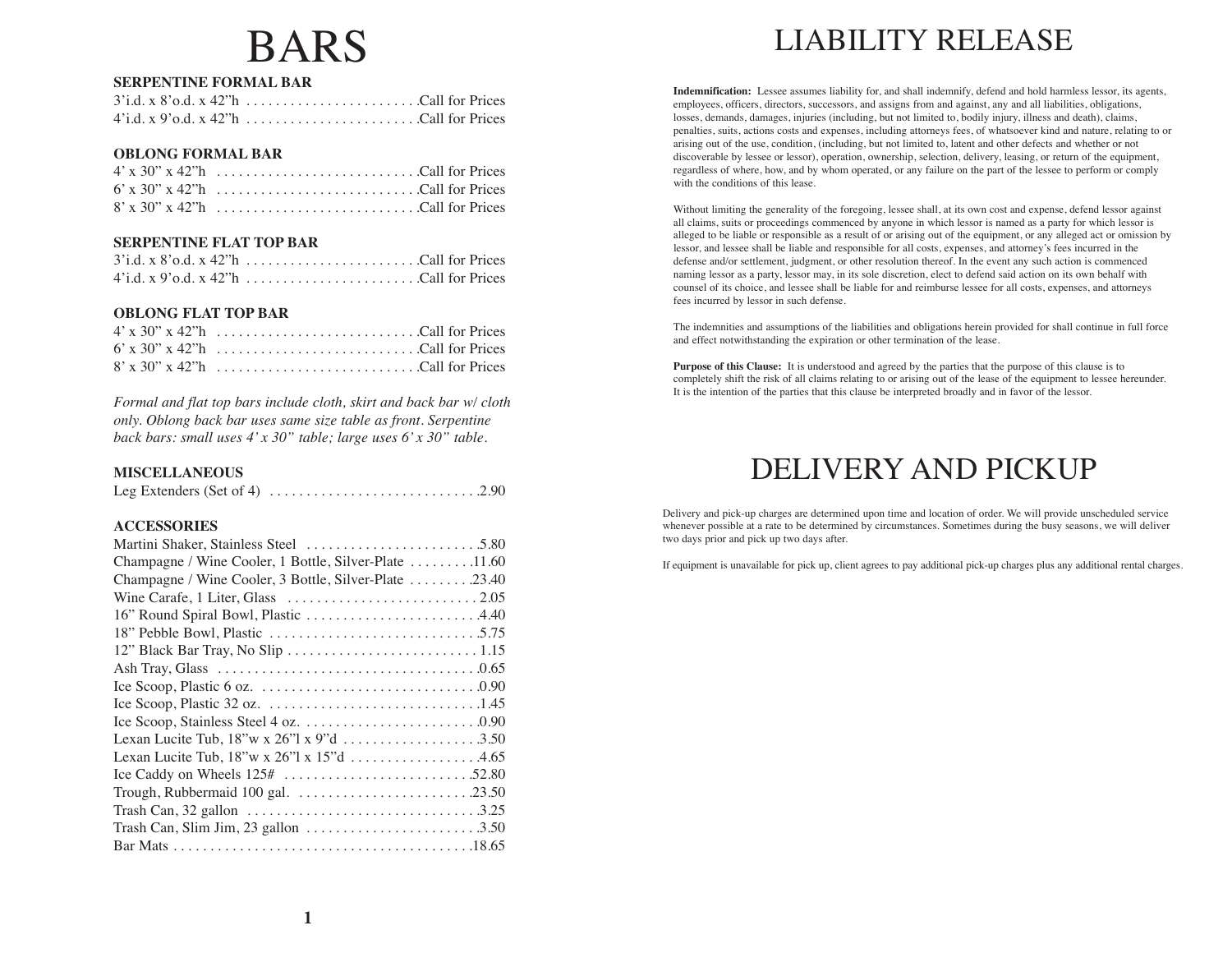# PREMIER RENTALS, L.L.C. CONDITIONS OF RENTAL

- 1. All rentals are for 1-day use. Items are normally delivered the day before and picked up the day after (excluding Sundays and Holidays), at the standard delivery charge. During the busy season, Premier Rentals, L.L.C. may deliver 2 days before and pick up 2 days after. Customers will be notified appropriately.
- 2. Unless credit has been established, all rentals must be secured by a 50% payment at time of order.
- 3. The balance of the payment is due on the day of delivery, unless credit has been established in advance. Acceptable methods of payment are: Visa, MasterCard, American Express, Discover, and Cash. Checks are acceptable if approved by check cashing service. For all non-credit term customers, a refundable credit card deposit is required with each rental.
- 4. There will be no return of deposits on orders cancelled within 30 days prior to the event.
- 5. No changes or deductions may be made to an order 48 hours prior to the event. Additions will be allowable within the 48 hour period, and may be subject to an additional labor charge.
- 6. All sub rentals require a nonrefundable deposit.
- 7. No changes or deductions may be made to linen within 14 days of the event.
- 8. Deliveries & pickups are made during Premier's normal business hours at street level unless otherwise arranged. Additional charges will apply for other delivery and/or pickup instructions. Delivery charges vary based on geographical area.
- 9. No credit will be given for unused items once delivered.
- 10. Customer shall use all property in a careful and proper manor, shall comply with all applicable laws and regulations, and shall return the property in the same condition and good repair as when received. Customer hereby assumes all risk of loss and damage to the property from any cause whatsoever.
- 11. Customer acknowledges that the rental property is of a size, design and capacity selected by customer, and that Premier Rentals, L.L.C. has not made and does not make any representation, warranty, or covenant, express or implied, with respect to the condition, quality, durability or suitability of the property. Premier Rentals, L.L.C. shall not be liable to customer for any loss or damage caused directly or indirectly by the rental property, by any inadequacy thereof, or defects therein.
- 12. Customer shall indemnify Premier Rentals, L.L.C. against any claim, action, damages, and liability, including attorneys' fees, arising or connected with customer's use and possession of the rental property.
- 13. All equipment is to be knocked down and stacked for pickup. For health purposes, all china, glassware, flatware and other food service equipment must be rinsed in hot water and repacked in the same containers as delivered. Linen should be refuse-free and air-dried to prevent staining and mildewing. Additional charge will be assessed for non-compliance.
- 14. In the event rental property is not returned, or is returned in a broken or otherwise damaged condition, customer will be charged at cost price thereof, and shall be due and payable upon billing in addition to the rental charge.
- 15. No goods may be moved from the place of delivery without written permission of Premier Rentals; L.L.C. Customer shall have all equipment available for pickup by Premier Rentals, L.L.C. on the pickup date listed under "Pick up Date" on the delivery ticket. Failure to have said equipment available will subject customer to an additional rental charge for each day the equipment is not available for pickup.
- 16. Customer shall not deliver possessions of the rental property to any individual(s) other than Premier's employees, and shall require reasonable identification from such individual(s) prior to surrendering possession.
- 17. Tent leases require a contract and a 50% deposit. If the lease is canceled more than 30 days before the use date, the deposit will be returned. Without an executed contract, tent availability cannot be guaranteed. Additional tent lease conditions are contained in the "Tent Lease Agreement".
- 18. Every effort is made to fill your order exactly as requested. If circumstances prevent Premier from doing so, Premier reserves the right to upgrade the quality or find a substitute product.
- 19. Premier must be notified of any reduction in order quantities no later than 48 hours prior to delivery in order to avoid cancellation charges. Additional equipment ordered less than 48 hours prior to delivery will be treated as a separate order and may be subject to additional delivery charges.
- 20. Premier employees are not permitted to move household furniture.

# CHAFERS

#### **SILVER-PLATE**

#### H**IGH-POLISHED STAINLESS**

| 8 qt. Oblong stainless steel chafers                                                      |  |
|-------------------------------------------------------------------------------------------|--|
| includes one insert and sterno. $\ldots \ldots \ldots \ldots \ldots \ldots \ldots \ldots$ |  |

#### **INSERTS**

| 4 qt. Round Insert $\dots \dots \dots \dots \dots \dots \dots \dots \dots \dots \dots \dots 5.80$ |  |
|---------------------------------------------------------------------------------------------------|--|
|                                                                                                   |  |
|                                                                                                   |  |
|                                                                                                   |  |
|                                                                                                   |  |
|                                                                                                   |  |

#### **FONDUE**

#### **Fondues include sterno.**

#### **MISCELLANEOUS**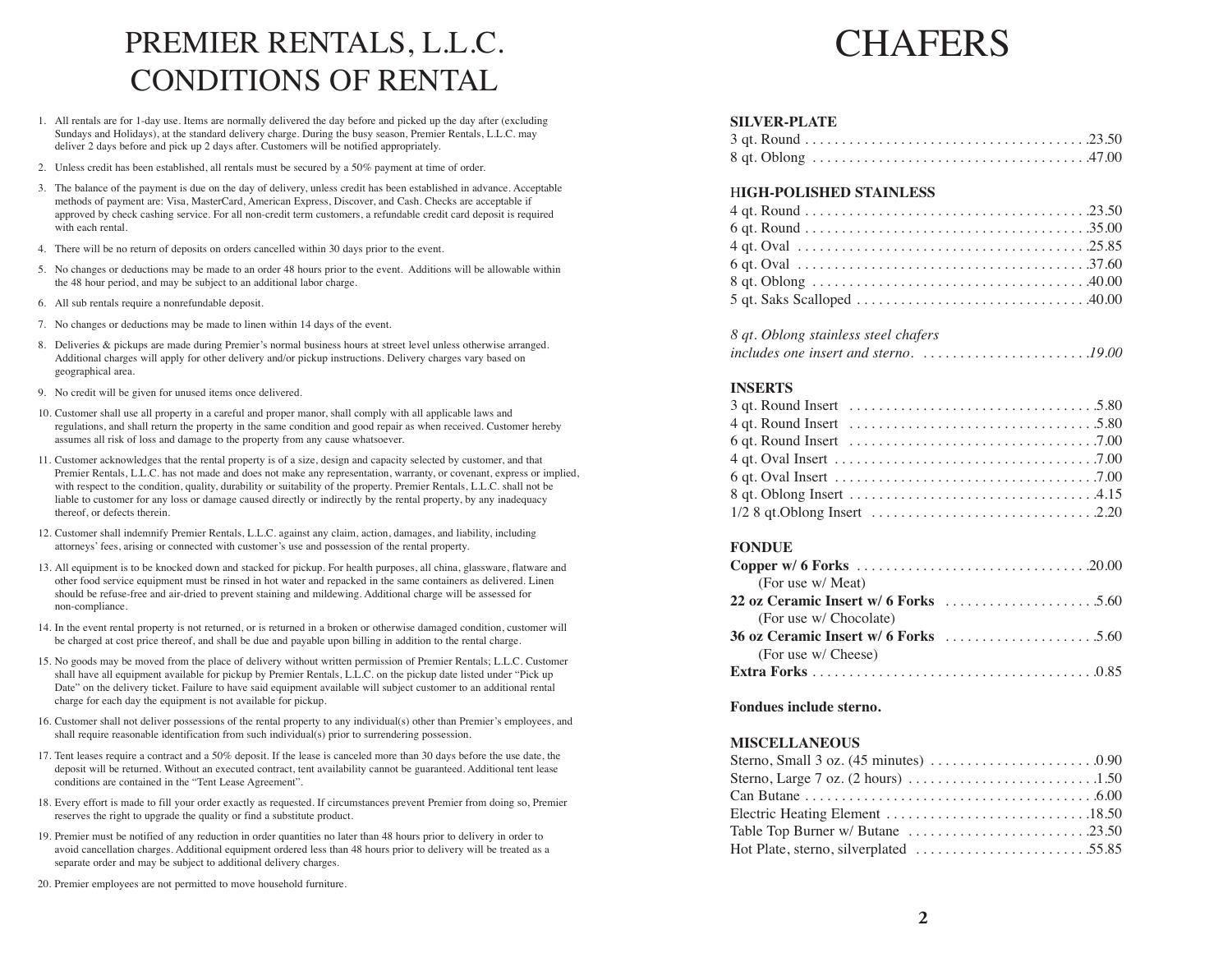# CHAIRS

### **CHIAVARI**

*Chiavari chairs include a black, silver or ivory seat. Custom colors available upon request; call for prices.*

## **CLEAR**

|--|--|--|--|--|--|--|--|--|--|--|--|--|--|--|--|--|--|--|--|--|--|--|--|--|--|--|--|--|--|--|--|--|

### **FOLDING**

#### **STACKING**

| Black Padded, Stack w/ Metal Frame 3.90 |  |
|-----------------------------------------|--|

#### **CHILDREN'S**

#### **MISCELLANEOUS**

| Mahogany Chiavari Barstool 14.50 |  |
|----------------------------------|--|
|                                  |  |

|--|--|--|

# TABLES

### **OBLONG WOOD TOP**

### **OBLONG LAMINATE TO**P

### **OBLONG RISER LAMINATE TOP**

### **ROUND WOOD TOP**

### **SQUARE WOOD TOP**

# **SERPENTINE WOOD TOP**

### **SERPENTINE RISER LAMINATE TOP**

*Tables DO NOT include linen or set-up.*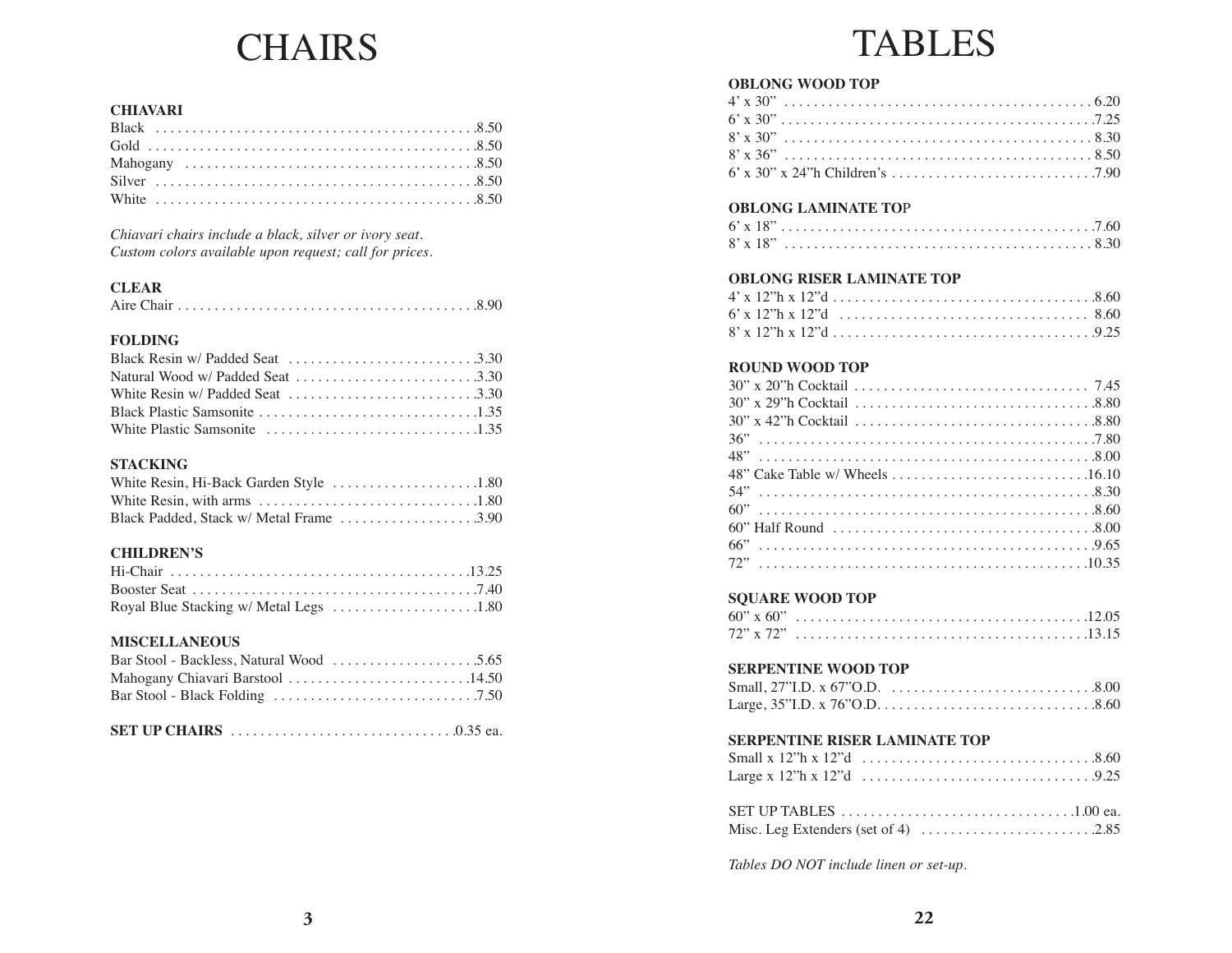# STAGES

| Folding Steps w/ Hand Rail $(24" - 32") \dots$ 46.05 |
|------------------------------------------------------|

Our stage pricing includes carpeting, skirting, and professional installation.

Our complete selection of stages can be viewed online at *www.premierpartyrentals.com*, or you can visit our showroom.

# **TENTS**

#### **FRAME TENTS**

|  |  |  |  |  |  |  |  |  |  |  |  |  |  |  |  | $15' \times 15' \ldots \ldots \ldots \ldots \ldots \ldots \ldots \ldots \ldots$ . Call for price |
|--|--|--|--|--|--|--|--|--|--|--|--|--|--|--|--|--------------------------------------------------------------------------------------------------|
|  |  |  |  |  |  |  |  |  |  |  |  |  |  |  |  |                                                                                                  |
|  |  |  |  |  |  |  |  |  |  |  |  |  |  |  |  |                                                                                                  |
|  |  |  |  |  |  |  |  |  |  |  |  |  |  |  |  |                                                                                                  |
|  |  |  |  |  |  |  |  |  |  |  |  |  |  |  |  |                                                                                                  |
|  |  |  |  |  |  |  |  |  |  |  |  |  |  |  |  |                                                                                                  |
|  |  |  |  |  |  |  |  |  |  |  |  |  |  |  |  |                                                                                                  |
|  |  |  |  |  |  |  |  |  |  |  |  |  |  |  |  |                                                                                                  |
|  |  |  |  |  |  |  |  |  |  |  |  |  |  |  |  |                                                                                                  |
|  |  |  |  |  |  |  |  |  |  |  |  |  |  |  |  |                                                                                                  |
|  |  |  |  |  |  |  |  |  |  |  |  |  |  |  |  |                                                                                                  |
|  |  |  |  |  |  |  |  |  |  |  |  |  |  |  |  |                                                                                                  |
|  |  |  |  |  |  |  |  |  |  |  |  |  |  |  |  |                                                                                                  |
|  |  |  |  |  |  |  |  |  |  |  |  |  |  |  |  |                                                                                                  |

# COFFEE SERVICE

# **COFFEEMAKERS**

| 55 c. Percolator $\ldots \ldots \ldots \ldots \ldots \ldots \ldots \ldots \ldots \ldots \ldots \ldots \ldots 16.95$ |  |
|---------------------------------------------------------------------------------------------------------------------|--|
| 90 c. Percolator $\ldots \ldots \ldots \ldots \ldots \ldots \ldots \ldots \ldots \ldots \ldots \ldots \ldots 19.00$ |  |

### **INSULATED BEVERAGE DISPENSERS**

# **MIRROR FINISH URNS**

| 50 c. Coffee Warmer $\ldots \ldots \ldots \ldots \ldots \ldots \ldots \ldots \ldots \ldots$ .35.25 |  |
|----------------------------------------------------------------------------------------------------|--|
| 100 c. Coffee Warmer $\ldots \ldots \ldots \ldots \ldots \ldots \ldots \ldots$ . 41.25             |  |
|                                                                                                    |  |

*Urns include sterno*.

# **COFFEE SERVERS**

| 40 oz. Black Thermal $\ldots \ldots \ldots \ldots \ldots \ldots \ldots \ldots \ldots \ldots$ |  |  |  |  |  |  |  |  |  |  |  |  |  |  |
|----------------------------------------------------------------------------------------------|--|--|--|--|--|--|--|--|--|--|--|--|--|--|
|                                                                                              |  |  |  |  |  |  |  |  |  |  |  |  |  |  |

# **CREAMERS & SUGARS**

### **SILVER-PLATE TRAYS**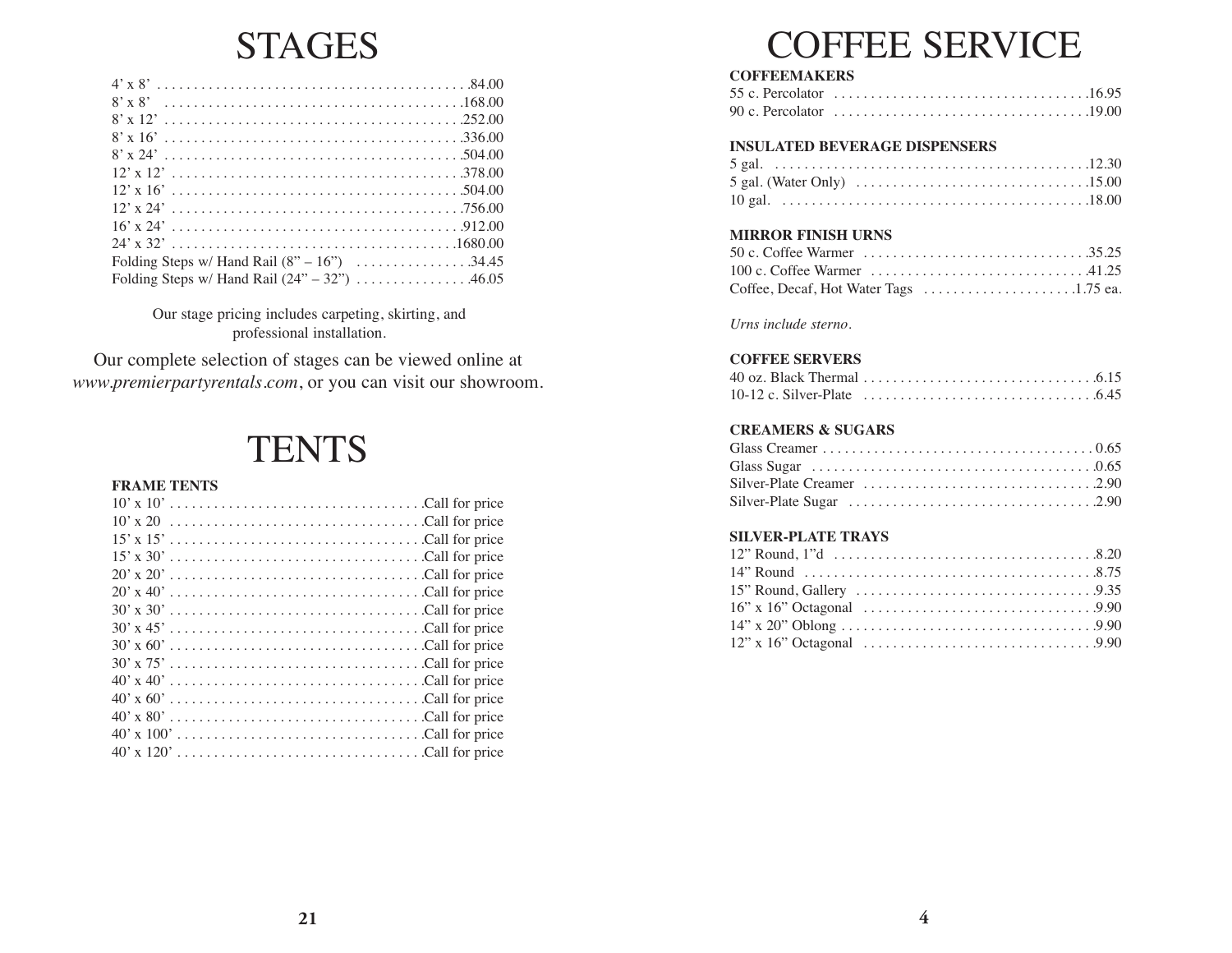# CONVENTION & MEETING

#### **TABLES**

#### **PIPE & DRAPE**

|--|--|--|

# **COAT EQUIPMENT**

| (Z-Rack Style) |  |
|----------------|--|
|                |  |
|                |  |

#### **INCIDENTALS**

| Trash Can, Slim Jim, 23 gallon $\dots \dots \dots \dots \dots \dots \dots \dots \dots$ |  |
|----------------------------------------------------------------------------------------|--|
|                                                                                        |  |

*SET UP TABLES* . . . . . . . . . . . . . . . . . . . . . . . . . . . . . . . .1.00 ea.

# PODIUM

Standing Podium, Dark Cherry . . . . . . . . . . . . . . . . . . . . . .100.00

# DANCE FLOORS

| <b>BLACK VINYL</b>                               |
|--------------------------------------------------|
| <b>WHITE VINYL</b>                               |
| <b>BLACK &amp; WHITE VINYL</b>                   |
| <b>OAK VINYL</b>                                 |
| <b>OAK WOOD</b>                                  |
| Floor prices include set-up.<br>Indoor use only. |

SERVING PIECES

### **GLASS**

### **SILVER-PLATE BREAD BASKETS**

# **NICKEL-PLATE BASKETS**

#### **WICKER BREAD BASKETS**

| Round 10" |  |
|-----------|--|
|-----------|--|

#### **MISCELLANEOUS**

| 12" Cake Stand w/ Glass Platter, Silver-Plate 14.00                                              |  |
|--------------------------------------------------------------------------------------------------|--|
| (Serving area 8")                                                                                |  |
| 22" Cake Plateau, Silver-Plate $\ldots \ldots \ldots \ldots \ldots \ldots \ldots \ldots$ . 29.30 |  |
| (Serving area 14")                                                                               |  |
|                                                                                                  |  |
|                                                                                                  |  |
|                                                                                                  |  |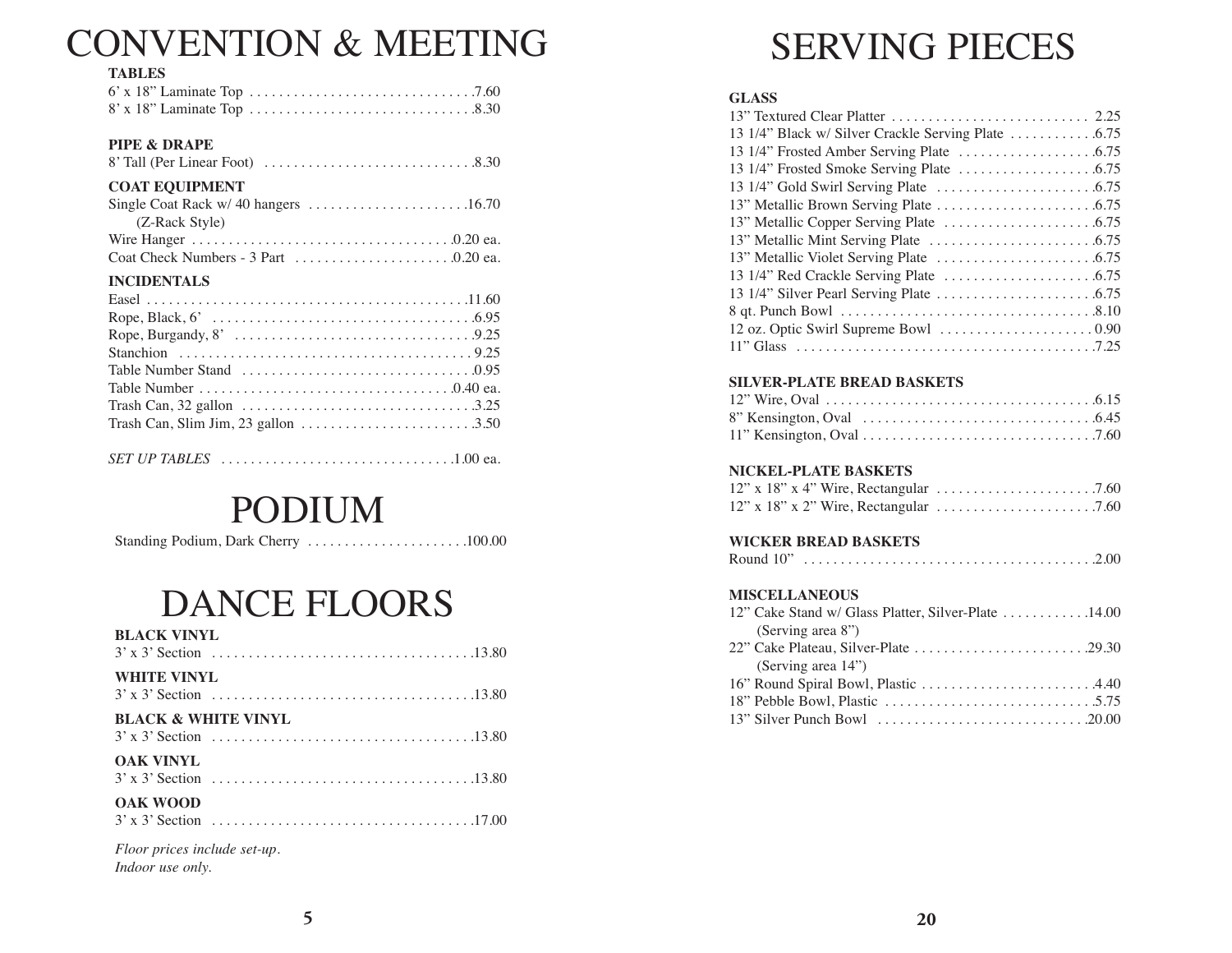# SERVING PIECES

### **STAINLESS STEEL BOWLS**

#### **Mirror Finish Serving Utensils**

| Polished Stainless Gravy Ladle 3.45               |
|---------------------------------------------------|
| 10" Polished Stainless Serving Spoon 3.45         |
| 12" Polished Stainless Serving Spoon 3.45         |
| 12" Polished Stainless Slotted Serving Spoon 3.45 |
| 12" Polished Stainless Salad Tongs 3.45           |
|                                                   |
|                                                   |

### **SERVING UTENSILS**

#### **WHITE PORCELAIN**

| 6" Round Bowl 18 oz. $\ldots \ldots \ldots \ldots \ldots \ldots \ldots \ldots \ldots \ldots 1.60$ |  |
|---------------------------------------------------------------------------------------------------|--|
|                                                                                                   |  |
|                                                                                                   |  |
| $15$ " Square/Round Bowl $\dots\dots\dots\dots\dots\dots\dots\dots\dots\dots\dots$                |  |
|                                                                                                   |  |
|                                                                                                   |  |
|                                                                                                   |  |
|                                                                                                   |  |
|                                                                                                   |  |
|                                                                                                   |  |
|                                                                                                   |  |
|                                                                                                   |  |
|                                                                                                   |  |

# DINNERWARE

# **WHITE REGINA**

### **WHITE ROYAL**

### **WHITE SQUARE COUPE**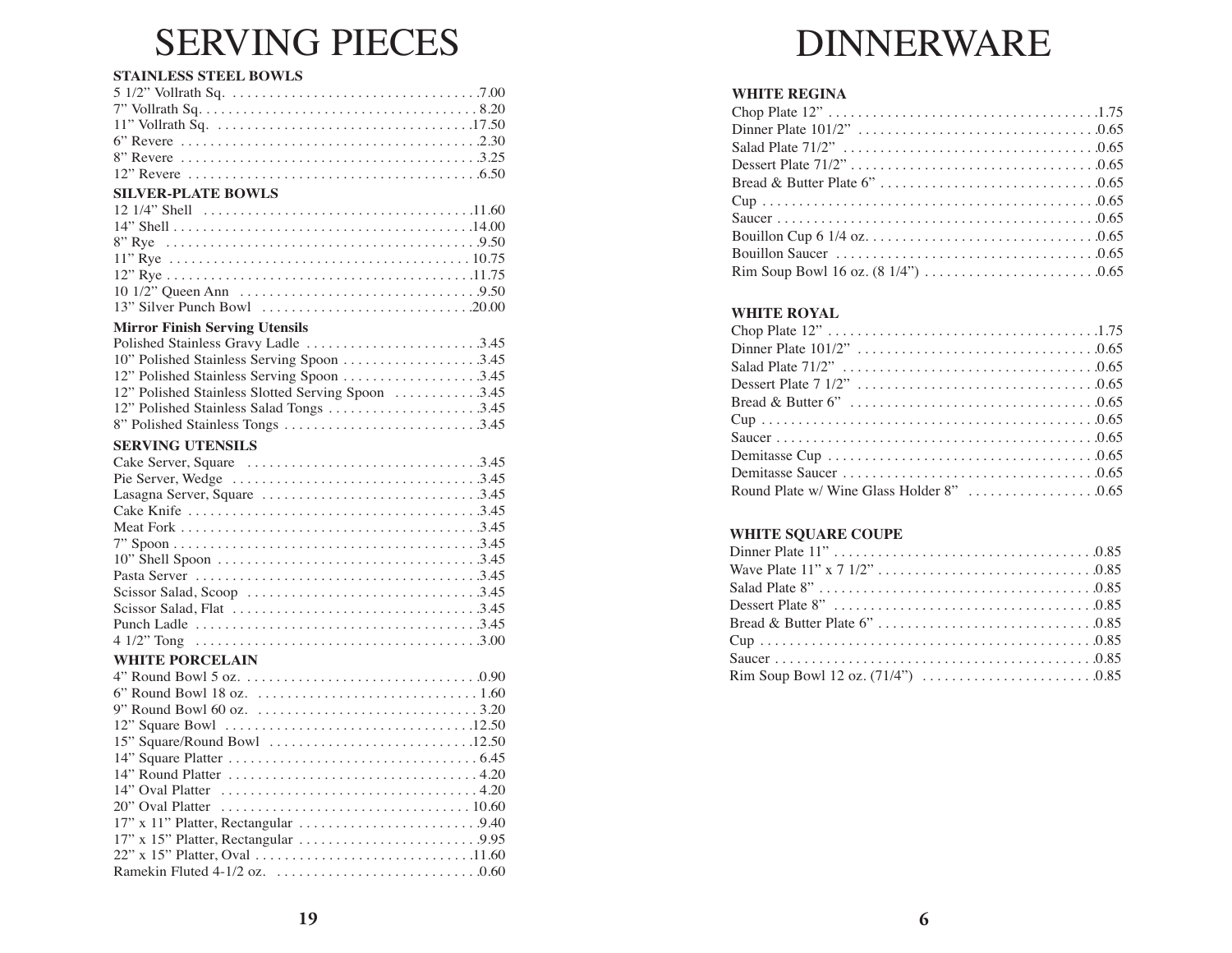# DINNERWARE

### **GOLD BAND ESTATE**

# **PLATINUM BAND ESTATE**

# **WHITE SQUARE**

# SERVING PIECES

# **LIGHTED NEON TRAYS**

*Neon trays light w/ AA batteries, included.*

# **ALUMINUM TRAYS**

# **WROUGHT IRON TIER TRAYS**

| Wrought Iron 3-Tier Stand $w/3$ Trays $\ldots \ldots \ldots \ldots \ldots \ldots$ .73.00 |  |
|------------------------------------------------------------------------------------------|--|
| 36"h x 28"w x 28"h Stand                                                                 |  |
| 19" x 19" Aluminum Tray (Serving area 14" x 14")                                         |  |
| Wrought Iron Single Stand $w/1$ Tray $\ldots \ldots \ldots \ldots \ldots \ldots$ .39.00  |  |
| 7 1/2"h x 14"w x 14"h Stand                                                              |  |
| 19" x 19" Aluminum Tray (Serving area 14" x 14")                                         |  |

# **SILVER-PLATE TRAYS**

| 12" Cake Stand w/ Glass Platter (serving area 8") 14.00 |  |
|---------------------------------------------------------|--|
|                                                         |  |
|                                                         |  |
|                                                         |  |
|                                                         |  |
| 15" x 24" Oblong w/ Feet and Handles 11.10              |  |
|                                                         |  |
|                                                         |  |
|                                                         |  |
|                                                         |  |

# **STAINLESS STEEL TRAYS**

| 23 1/2" x 18 1/2" Oblong Mirror Finish 11.10 |  |
|----------------------------------------------|--|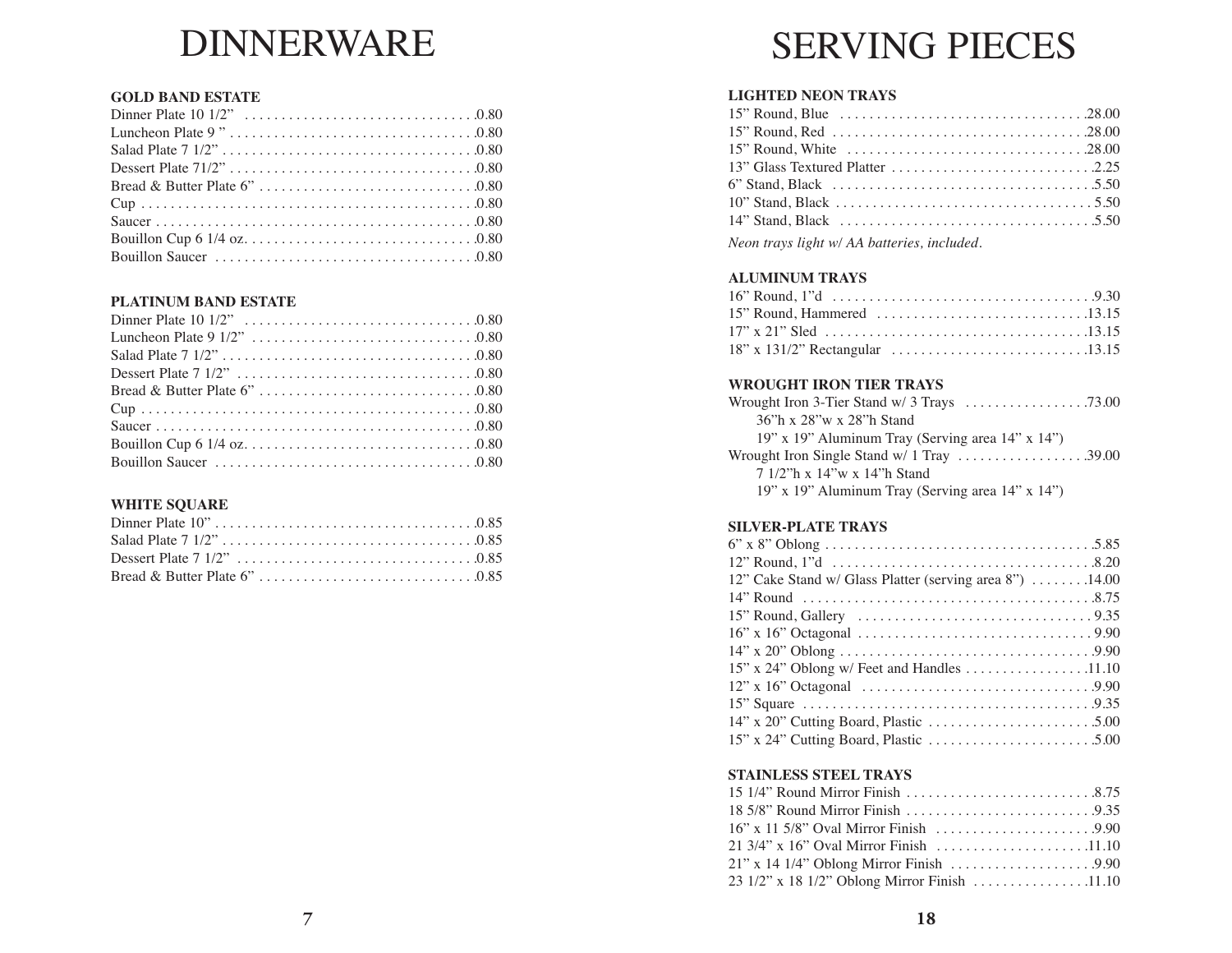# MISCELLANEOUS ITEMS

| Champagne / Wine Cooler, 1 Bottle, Silver-Plate 11.60 |
|-------------------------------------------------------|
| Champagne / Wine Cooler, 3 Bottle, Silver-Plate 23.40 |
|                                                       |
|                                                       |
|                                                       |
| 12" Cake Stand w/ Glass Platter, Silver-Plate 14.00   |
| (Serving area 8")                                     |
|                                                       |
| (Serving area 14")                                    |
|                                                       |
|                                                       |

# SALE ITEMS

| Disposable Glass Votive w/ Candle (Clear) 1.00                                 |  |
|--------------------------------------------------------------------------------|--|
|                                                                                |  |
|                                                                                |  |
|                                                                                |  |
|                                                                                |  |
| Can Butane Fuel $\dots\dots\dots\dots\dots\dots\dots\dots\dots\dots\dots\dots$ |  |
|                                                                                |  |
|                                                                                |  |
|                                                                                |  |

# DINNERWARE

### **GLASS**

*Dinnerware available in quantities of five.*

#### **CHARGERS**

| <b>LIMITED QUANITY CHARGERS</b> |
|---------------------------------|
|                                 |
|                                 |
|                                 |
| Gold Swirl, Glass 13 1/4"       |
| Metallic Brown, Glass 13"       |
| Metallic Copper, Glass 13"      |
|                                 |
|                                 |
|                                 |
|                                 |
|                                 |
|                                 |

Our complete selection of dinnerware can be viewed online at *www.premierpartyrentals.com*, or you can visit our showroom.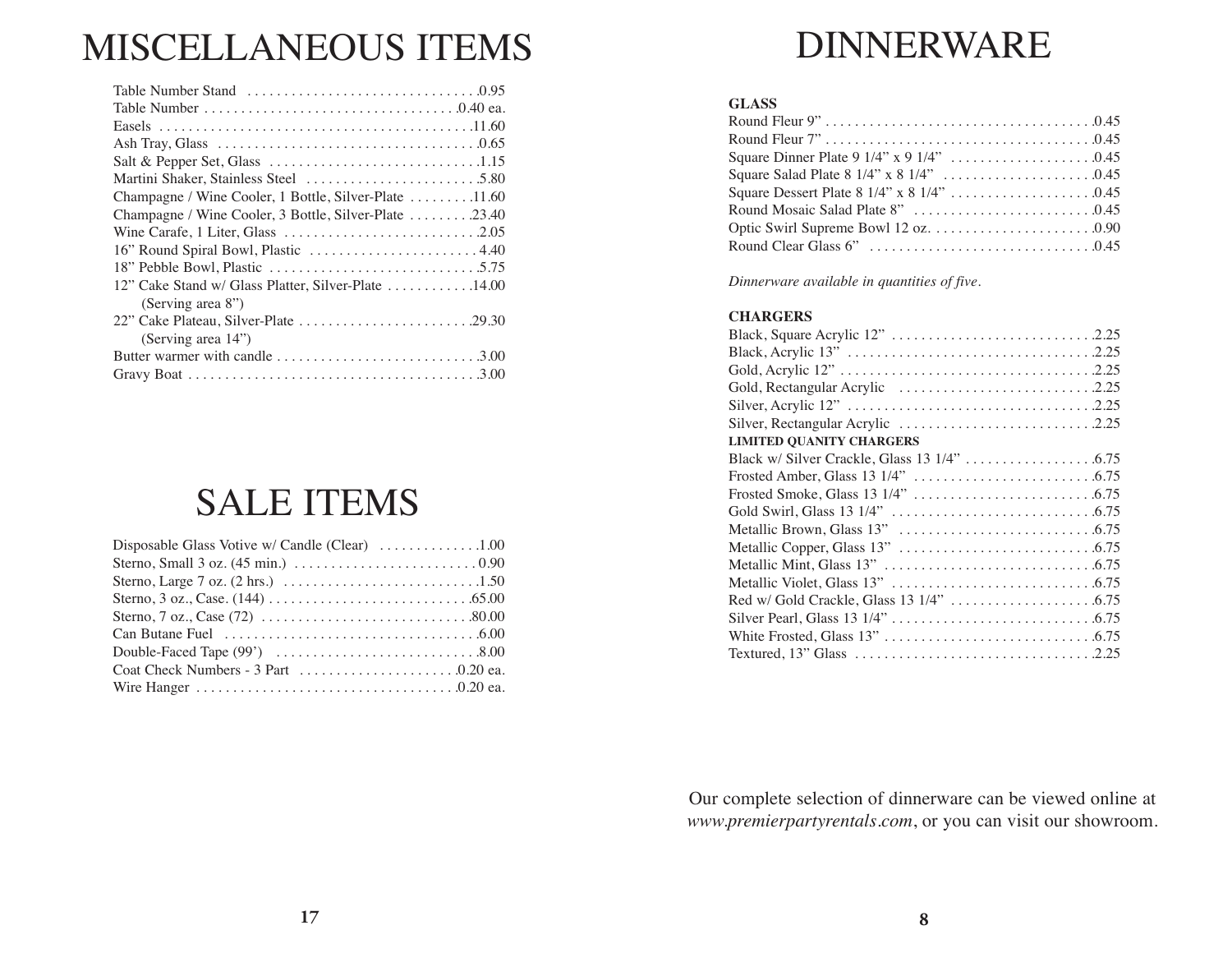# FLATWARE

### **18/10 STAINLESS FAIRMONT**

#### **18/10 STAINLESS VOGUE**

#### **SILVER-PLATE PLAZA**

#### **STEAK KNIVES**

|--|--|--|

*Flatware available in quantities of five.*

Our complete selection of flatware can be viewed online at *www.premierpartyrentals.com*, or you can visit our showroom.



# **SPECIALTY LINEN**

Visit our showroom for selections and prices.

# LINEN COLORS

Amethyst Aqua Beige Black Brown Burgundy Burnt Orange Camel **Canteen** Charcoal Cherry Red Claret Copper Coral Dusty Rose Eggplant Forest Fuchsia Gold Goldenrod Grey Hot Pink **Hunter** Ivory Jade Kelly Khaki Lemon Light Blue Light Pink Light Olive Lilac Lime Maize Mauve Mint Moss Navy Neon Green Neon Orange

Neon Pink Neon Yellow **Olive Orange** Peach Periwinkle Pink Plum Purple Raspberry Red Royal Ruby Seamist Slate Teal Terra Cotta Turquoise Watermelon **White** 

Our complete selection of linens can be viewed online at *www.premierpartyrentals.com*, or you can visit our showroom.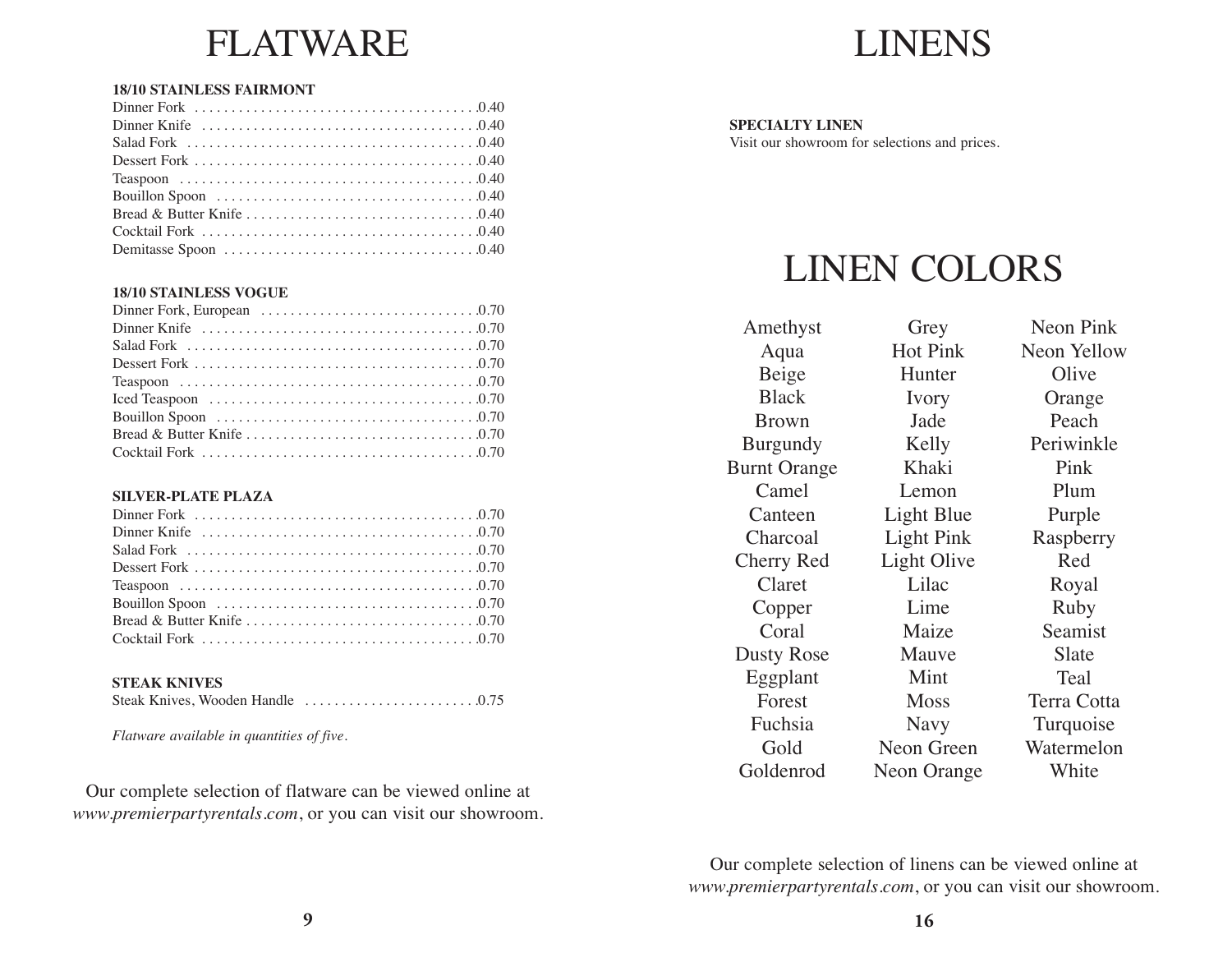# LINENS

#### **ROUND SOLIDS**

## **SQUARE SOLIDS**

#### **SQUARE PATTERNS**

| 72" x 72" Green & White Carousel Stripe 16.00 |  |
|-----------------------------------------------|--|
|                                               |  |
|                                               |  |
|                                               |  |

### **OBLONGS**

#### **ALL-IN-ONES**

| $120" \times 120"$ |  |
|--------------------|--|
|                    |  |

### **SKIRTS**

*Skirts include clips.*

#### **NAPKINS**

| Satin band spun poly, 20" x 20", light starch, white only0.90 |  |  |  |  |  |  |  |
|---------------------------------------------------------------|--|--|--|--|--|--|--|

# FOOD SERVICE & PREPARATION

### **COOKING EQUIPMENT**

| (27"w x 24"l x 56 1/2"h / 120 Volts / 1920 Watts)                                              |
|------------------------------------------------------------------------------------------------|
|                                                                                                |
| (38 1/2"w x 37"l x 64 1/2"h / 208 Volts / 890 Watts / 3-Phase)                                 |
| Table Top Burner, Butane included 23.50                                                        |
|                                                                                                |
| (38 1/2"w x 37"l x 64 1/2"h / 60,000 BTU per hour)                                             |
| *price does not include cost of Propane & tank                                                 |
|                                                                                                |
| (23"w x 50 1/2"l x 31 1/2"h / 120,000 BTU per hour)                                            |
| *price does not include cost of Propane & tank                                                 |
|                                                                                                |
| (with lid)                                                                                     |
|                                                                                                |
| (2' x 5' Open Top, Adjustable Grill)                                                           |
|                                                                                                |
| $(15''w x 30''l x 46''h / 120,000 BTU per hour)$                                               |
| *price does not include cost of Propane & tank                                                 |
|                                                                                                |
| (26" diameter x 7"d / 30,000 BTU per hour)                                                     |
| *price does not include cost of Propane & tank                                                 |
| Twin Burners, Propane $\ldots \ldots \ldots \ldots \ldots \ldots \ldots \ldots \ldots$ . 67.00 |
| (14"w x 32 1/2"l x 29 1/2"h / 30,000 BTU per burner, per hour)                                 |
| *price does not include cost of Propane & tank                                                 |
|                                                                                                |
|                                                                                                |
|                                                                                                |

### **WARMING EQUIPMENT**

| Food Carrier, Insulated (holds 6 hotel pans) 37.00 |
|----------------------------------------------------|
|                                                    |
|                                                    |
|                                                    |

*Customer must have Certificate of Liability Insurance to rent propane equipment. WARNING – To reduce the risk of fire, electric shock or injury to persons when using this equipment, all wiring and grounding MUST conform to local codes. Improper connection of equipment-grounding conductor can result in a risk of electric shock. Do not operate appliances on the same current when the equipment is operating. DO NOT OVERLOAD CIRCUITS.*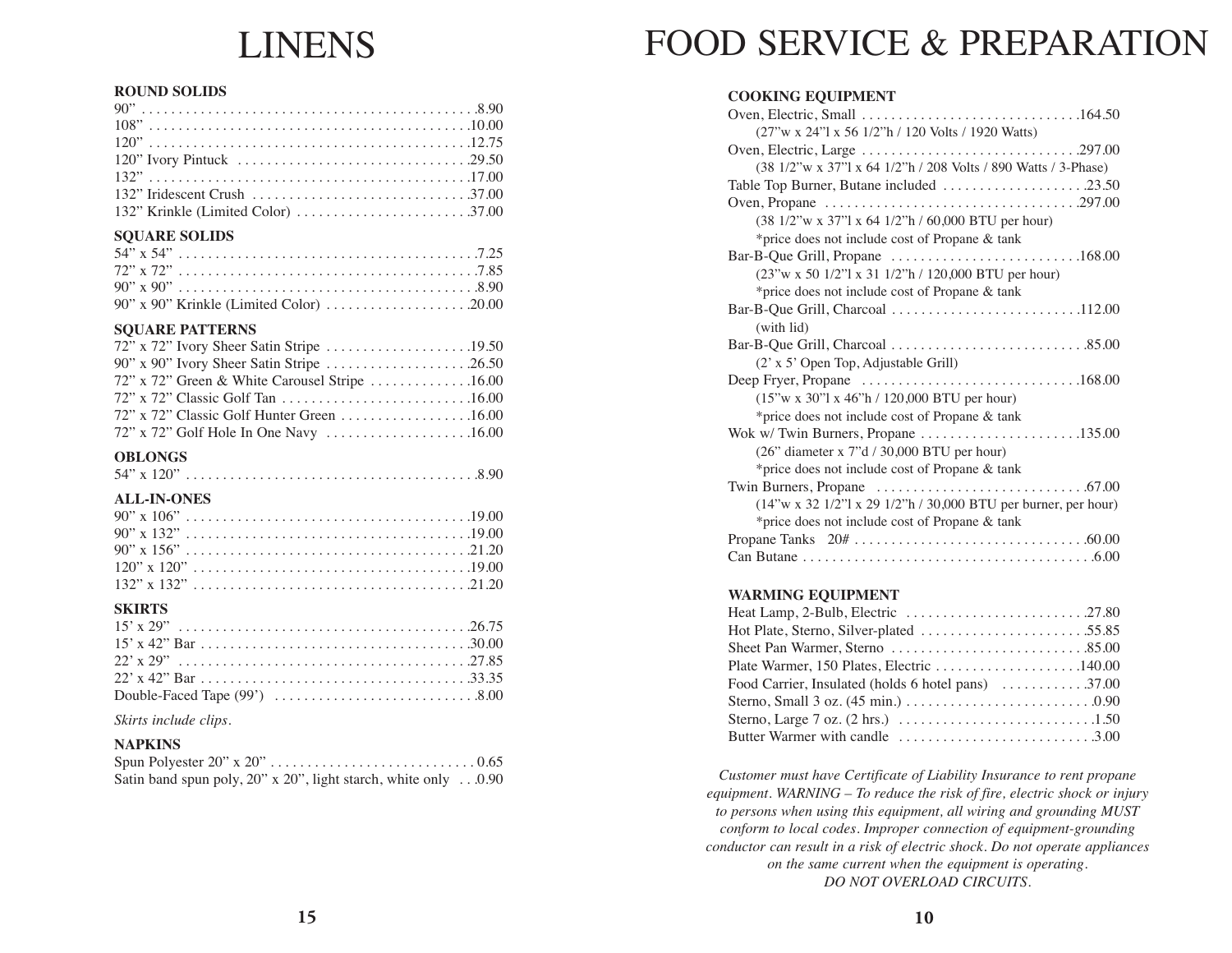# FOOD SERVICE & PREPARATION

# LIGHTING

### **KITCHEN EQUIPMENT**

| 10 gal. Insulated Beverage Dispenser 18.00                                                  |
|---------------------------------------------------------------------------------------------|
|                                                                                             |
|                                                                                             |
|                                                                                             |
| Trash Can, 32 gal. $\ldots$ . $\ldots$ . $\ldots$ . $\ldots$ . $\ldots$ . $\ldots$ . $3.25$ |
|                                                                                             |
|                                                                                             |
|                                                                                             |
|                                                                                             |
|                                                                                             |
|                                                                                             |
|                                                                                             |
|                                                                                             |
|                                                                                             |
|                                                                                             |
|                                                                                             |
| Carving Set - Knife & Fork 11.25                                                            |
|                                                                                             |
|                                                                                             |

# **CANDELABRAS**

*Candles not included.*

# **VOTIVES**

| $(48 \text{ in a case})$ |  |
|--------------------------|--|

# **ICE EQUIPMENT**

### **WAITER EQUIPMENT**

Our lighting options can be viewed online at *www.premierpartyrentals.com*, or you can visit our showroom.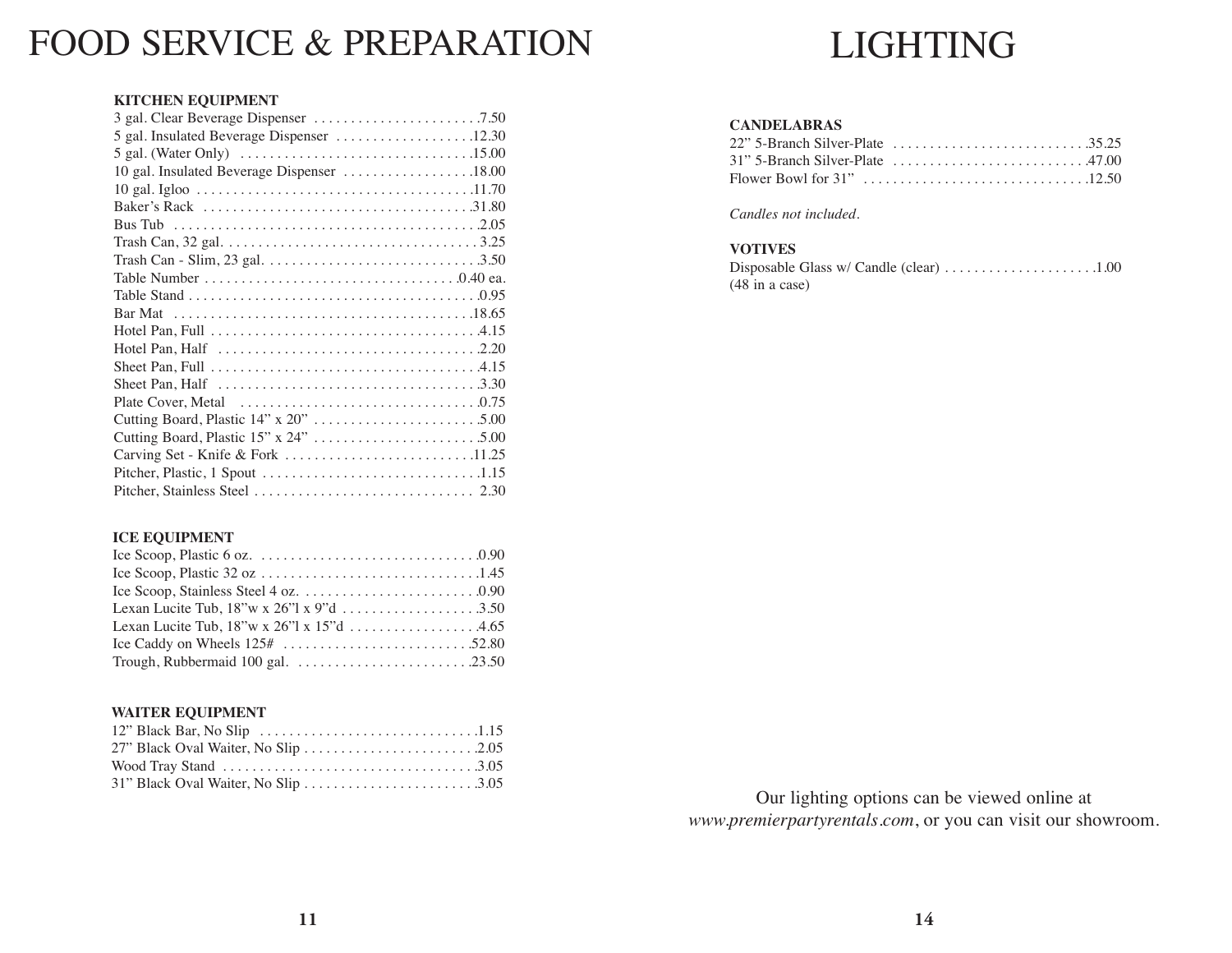# GRILLS & OUTDOOR COOKING

| <b>COOKING</b>                                                                |
|-------------------------------------------------------------------------------|
|                                                                               |
| (with lid)                                                                    |
|                                                                               |
| (2' x 5' Open Top, Adjustable Grill)                                          |
|                                                                               |
| Bar-B-Que Grill, Propane $\dots\dots\dots\dots\dots\dots\dots\dots\dots\dots$ |
| $(23''w \times 501/2''1 \times 311/2''h / 120,000 BTU per hour)$              |
| *price does not include cost of Propane & tank                                |
|                                                                               |
| $(15"$ w x 30"l x 46"h / 120,000 BTU per hour)                                |
| *price does not include cost of Propane & tank                                |
|                                                                               |
| $(26"$ diameter x 7"d / 30,000 BTU per hour)                                  |
| *price does not include cost of Propane & tank                                |
|                                                                               |
| $(14''w x 32 1/2''x 29 1/2''h / 30,000 BTU per burner, per hour)$             |
| *price does not include cost of Propane & tank                                |
|                                                                               |

#### **UTENSILS**

# HEATERS & FANS

| $(40,000$ BTU per hour w/ $20#$ Propane Cylinder, included) |
|-------------------------------------------------------------|
|                                                             |
|                                                             |

*Customer must have Certificate of Liability Insurance to rent propane equipment. WARNING – To reduce the risk of fire, electric shock or injury to persons when using this equipment, all wiring and grounding MUST conform to local codes. Improper connection of equipment-grounding conductor can result in a risk of electric shock. Do not operate appliances on the same current when the equipment is operating. DO NOT OVERLOAD CIRCUITS.*

# GLASSWARE

#### **STEMWARE**

### **BARWARE**

### **CRYSTAL**

*Glassware available by the rack ( ).*

Our complete selection of glassware can be viewed online at *www.premierpartyrentals.com*, or you can visit our showroom.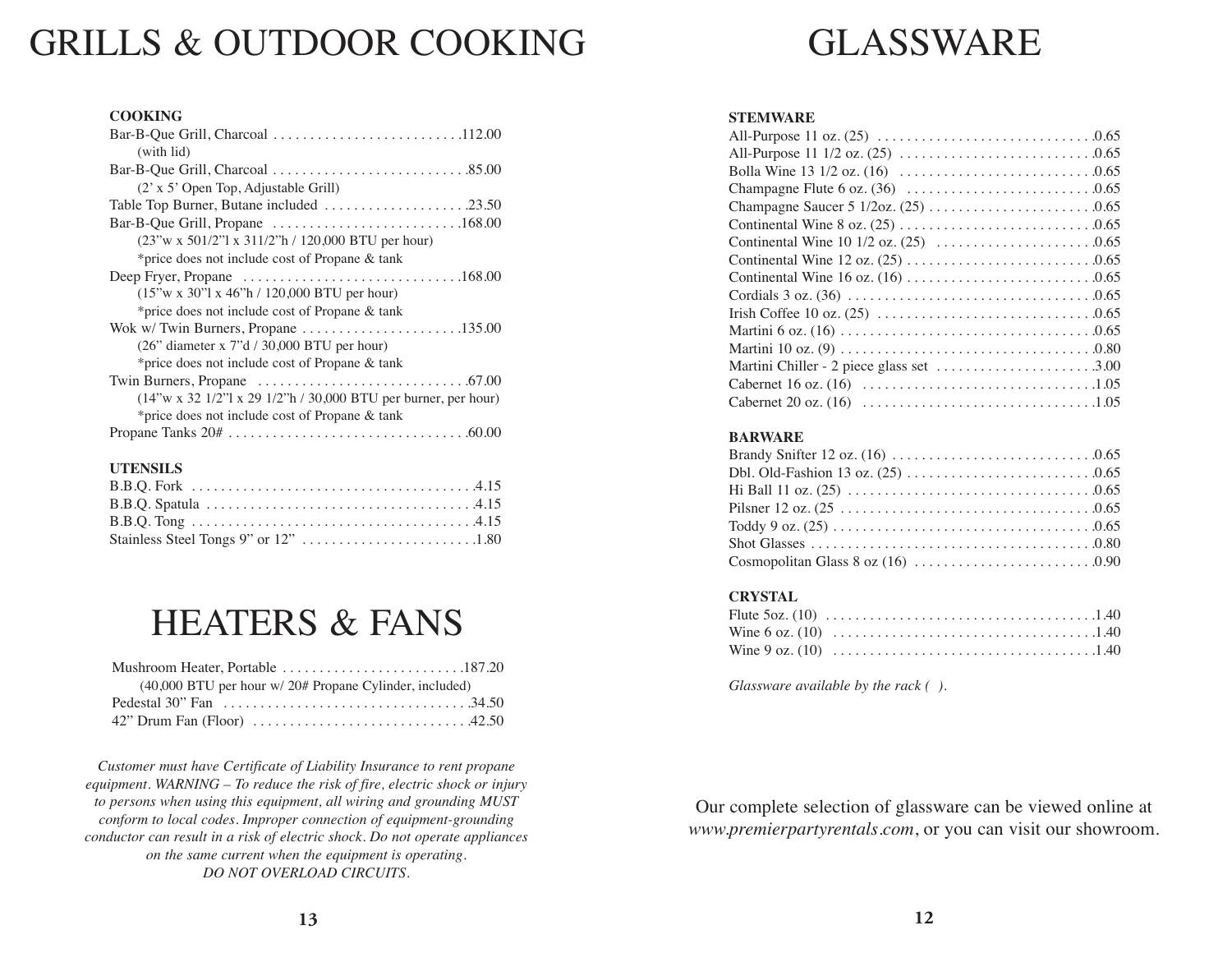# **Tents**

We offer a wide range of tent sizes and styles. Each tent installation varies therefore, please call for a price quote.



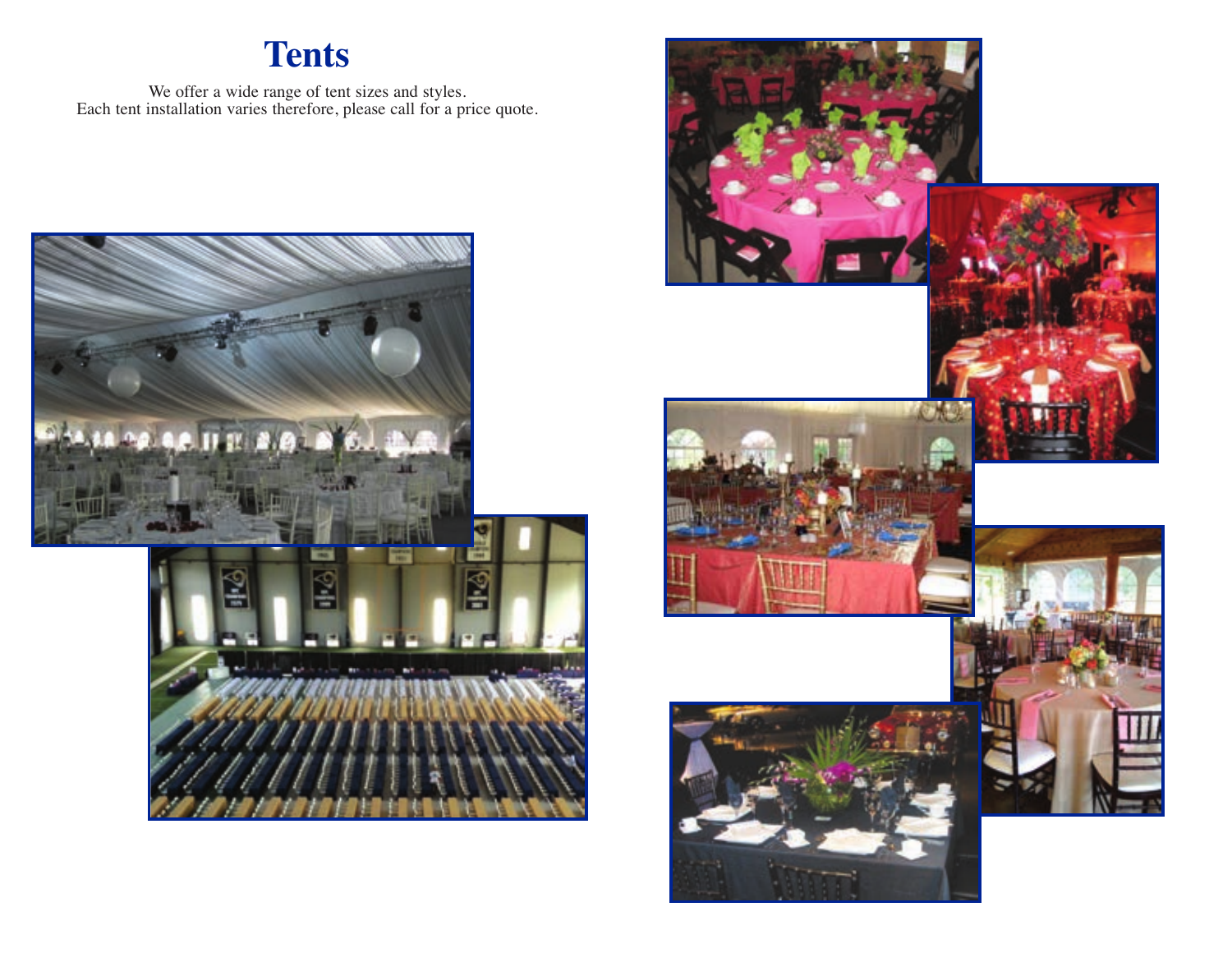# **Our Services**

Whether you're having an event for 5 or 500, Premier Rentals is dedicated to making your event memorable for everyone. We only believe in giving our customers the highest quality of product and service. After all, we're here to make you look good.



Just as a great meal begins with the finest ingredients, you can rely on Premier Rentals for superb equipment and impeccable service to please the most discriminating pallet.

Whether planning a corporate event or simply entertaining friends, Premier Rental's china, flatware, linens and unique party items will create a wonderful backdrop for your affair.